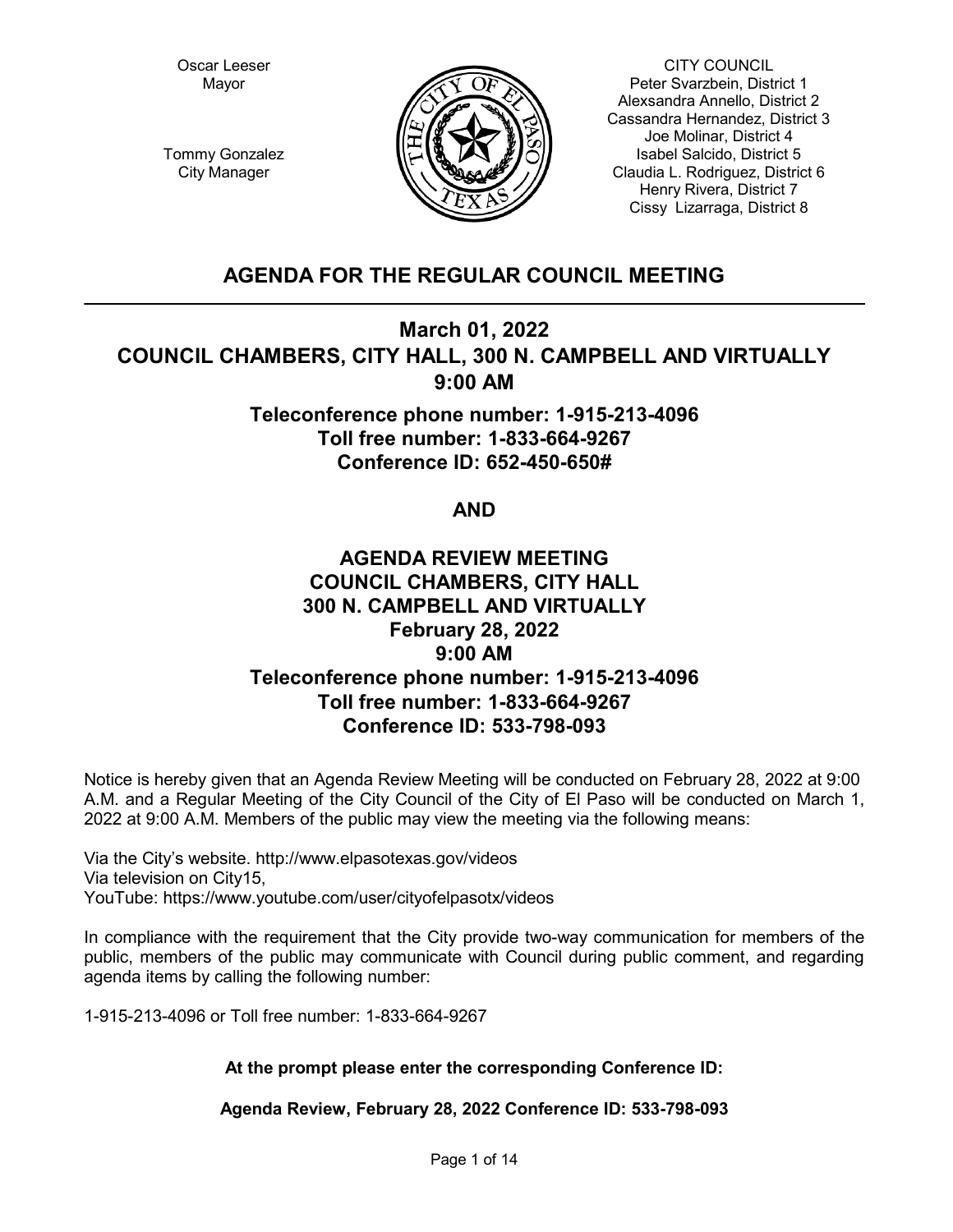**Regular Council Meeting, March 1, 2022 Conference ID: 652-450-650#**

**The public is strongly encouraged to sign up to speak on items on this agenda before the start of this meeting on the following links:**

**https://www.elpasotexas.gov/city-clerk/meetings/city-council-meetings and http://legacy.elpasotexas.gov/muni\_clerk/Sign-Up-Form-Call-To-The-Public.php**

**The following member of City Council will be present via video conference:**

**Representative Cassandra Hernandez**

**A quorum of City Council must participate in the meeting.**

# **ROLL CALL**

# **INVOCATION**

# **PLEDGE OF ALLEGIANCE**

# **MAYOR'S PROCLAMATIONS**

**Women's History Month**

**Socorro De Anda Recognition Day** 

**Ingeborg Heuser Recognition Day**

# **NOTICE TO THE PUBLIC**

All matters listed under the CONSENT AGENDA, including those on the Addition to the Agenda, will be considered by City Council to be routine and will be enacted by one motion unless separate discussion is requested by Council Members. Prior to the vote, members of the audience may ask questions regarding items on the consent agenda. When the vote has been taken, if an item has not been called out for separate discussion, the item has been approved. Council may, however, reconsider any item at any time during the meeting.

# **CONSENT AGENDA - APPROVAL OF MINUTES:**

# **Goal 6: Set the Standard for Sound Governance and Fiscal Management**

**1.** Approval of the Minutes of the Regular City Council Meeting of February, 1, 2022, the Regular City Council Meeting of February 15, 2022, the Agenda Review Meeting Minutes of February 14, 2022 and the Corrected Agenda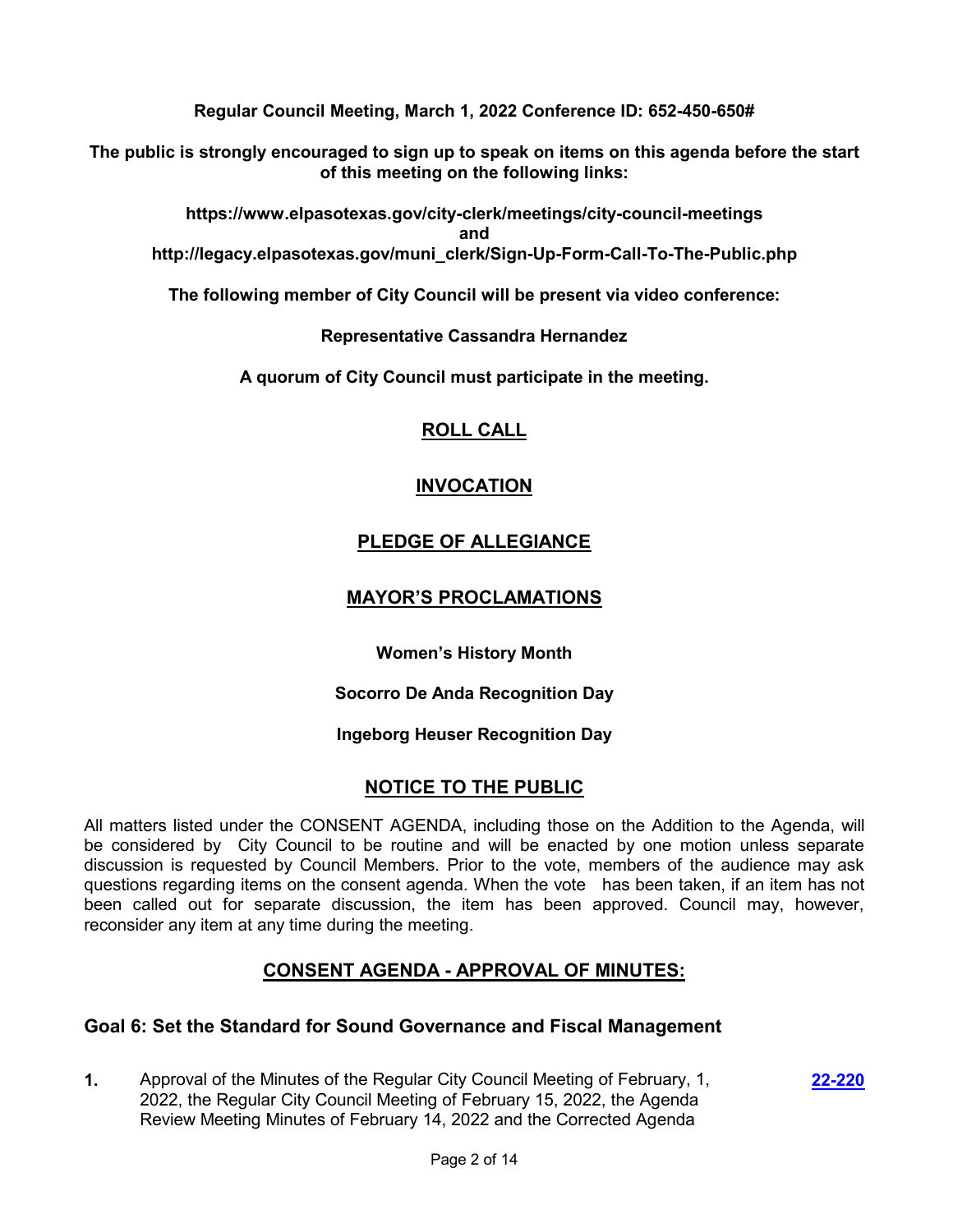Review Meeting Minutes of January 31, 2022

**All Districts**

City Clerk's Office, Laura D. Prine, (915) 212-0049

# **CONSENT AGENDA - REQUEST TO EXCUSE ABSENT CITY COUNCIL MEMBERS:**

# **2. CONSENT AGENDA - REQUEST TO EXCUSE ABSENT CITY COUNCIL MEMBERS:**

# **CONSENT AGENDA - RESOLUTIONS:**

**[22-227](http://elpasotexas.legistar.com/gateway.aspx?m=l&id=/matter.aspx?key=6691)**

**[22-252](http://elpasotexas.legistar.com/gateway.aspx?m=l&id=/matter.aspx?key=6716)**

## **Goal 2: Set the Standard for a Safe and Secure City**

**3.** A Resolution authorizing the City Manager or designee to submit grant application number 2998208 for the City of El Paso Police Department project identified as "Local Border Security Program FY23" through the Office of the Governor of the State of Texas, Homeland Security Grant Division, including all related paperwork, including but not limited to, authorization of budget transfers, and/or revisions to the operation plan, and to accept, reject, amend, and/or terminate the grant which will provide financial assistance to the City of El Paso. In the event of loss or misuse of grant funds, the City of El Paso assures that it will return the funds to the Office of the Governor in full. Requesting \$599,980.83, no cash match required. Grant period will be from September 1, 2022 - August 31, 2023.

### **All Districts**

Police, Assistant Chief Humberto Talamantes, (915) 212-4309

## **Goal 4: Enhance El Paso's Quality of Life through Recreational, Cultural and Educational Environments**

**4.** A Resolution that City Council accepts the recommendation from the Parks and Recreation Advisory Board and hereby approves the renaming of the Yucca Park, located at 7975 Williamette Avenue, within the City of El Paso, El Paso County, Texas, as "Ralph T. Cloud Park"; and that CJ Cloud, ("Applicant") shall incur the customary costs associated with the renaming of the park. **[22-242](http://elpasotexas.legistar.com/gateway.aspx?m=l&id=/matter.aspx?key=6706)**

#### **District 7**

Parks and Recreation, Ben Fyffe, (915) 212-1766

# **CONSENT AGENDA - BOARD RE-APPOINTMENTS:**

## **Goal 6: Set the Standard for Sound Governance and Fiscal Management**

**5.** Richarda Duffy Momsen to the Ethics Review Commission by Mayor Oscar Leeser.

Members of the City Council, Mayor Oscar Leeser, (915) 212-0021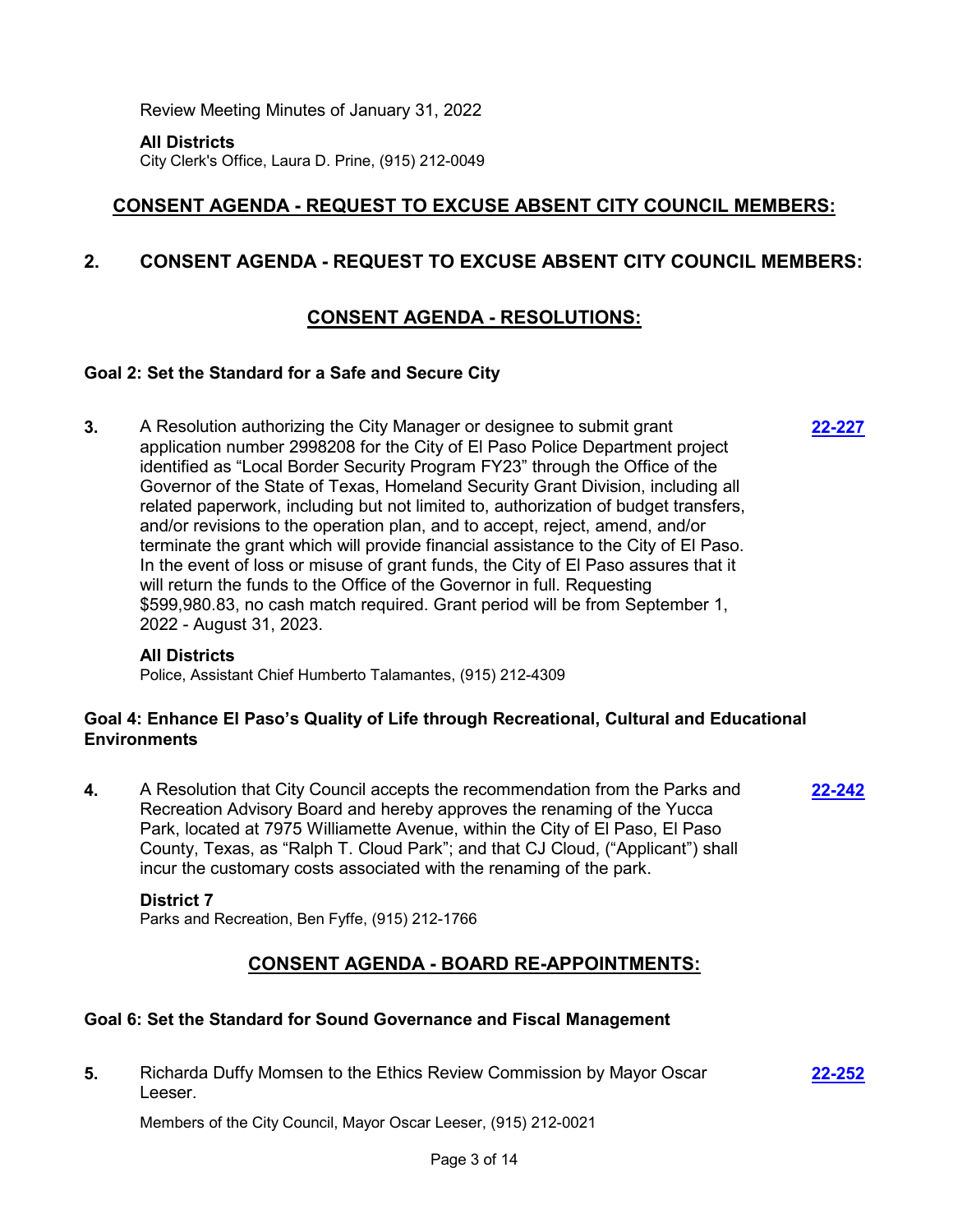| 6.                                                           | David L. Kern to the Ethics Review Commission by Representative Peter<br>Svarzbein, District 1.                                     | 22-254        |  |  |
|--------------------------------------------------------------|-------------------------------------------------------------------------------------------------------------------------------------|---------------|--|--|
|                                                              | Members of the City Council, Representative Peter Svarzbein, (915) 212-1002                                                         |               |  |  |
| 7.                                                           | Elena Grasheim to the Ethics Review Commission by City Representative<br>Cassandra Hernandez, District 3.                           | 22-262        |  |  |
|                                                              | Members of the City Council, Representative Cassandra Hernandez, (915) 212-0003                                                     |               |  |  |
| 8.                                                           | Casey Antonio Williams to the Ethics Review Commission by Representative<br>Henry Rivera, District 7.                               | 22-237        |  |  |
|                                                              | Members of the City Council, Representative Henry Rivera, (915) 212-0007                                                            |               |  |  |
| Goal 8: Nurture and Promote a Healthy, Sustainable Community |                                                                                                                                     |               |  |  |
| 9.                                                           | Howard Pearlmutter to the Regional Renewable Energy Advisory Council by<br>Representative Peter Svarzbein, District 1.              | <u>22-263</u> |  |  |
|                                                              | Members of the City Council, Representative Peter Svarzbein, (915) 212-1002                                                         |               |  |  |
| 10.                                                          | Maria Fernanda Treviño to the Regional Renewable Energy Advisory Council by<br>Representative Joe Molinar, District 4.              | 22-234        |  |  |
|                                                              | Members of the City Council, Representative Joe Molinar, (915) 212-0004                                                             |               |  |  |
| <u> CONSENT AGENDA - BOARD APPOINTMENTS:</u>                 |                                                                                                                                     |               |  |  |
| Goal 3: Promote the Visual Image of El Paso                  |                                                                                                                                     |               |  |  |
| 11.                                                          | Victor Hurtado to the Historic Landmark Commission by Representative<br>Alexsandra Annello, District 2. [POSTPONED FROM 02-15-2022] | 22-199        |  |  |
|                                                              | Members of the City Council, Representative Alexsandra Annello, (915) 212-0002                                                      |               |  |  |
| Goal 8: Nurture and Promote a Healthy, Sustainable Community |                                                                                                                                     |               |  |  |
| 12.                                                          | Luis Miranda to the Regional Renewable Energy Advisory Council by Mayor<br>Oscar Leeser.                                            | <u>22-264</u> |  |  |
|                                                              | Members of the City Council, Mayor Oscar Leeser, (915) 212-0021                                                                     |               |  |  |
| <u>CONSENT AGENDA - APPLICATIONS FOR TAX REFUNDS:</u>        |                                                                                                                                     |               |  |  |

# **Goal 6: Set the Standard for Sound Governance and Fiscal Management**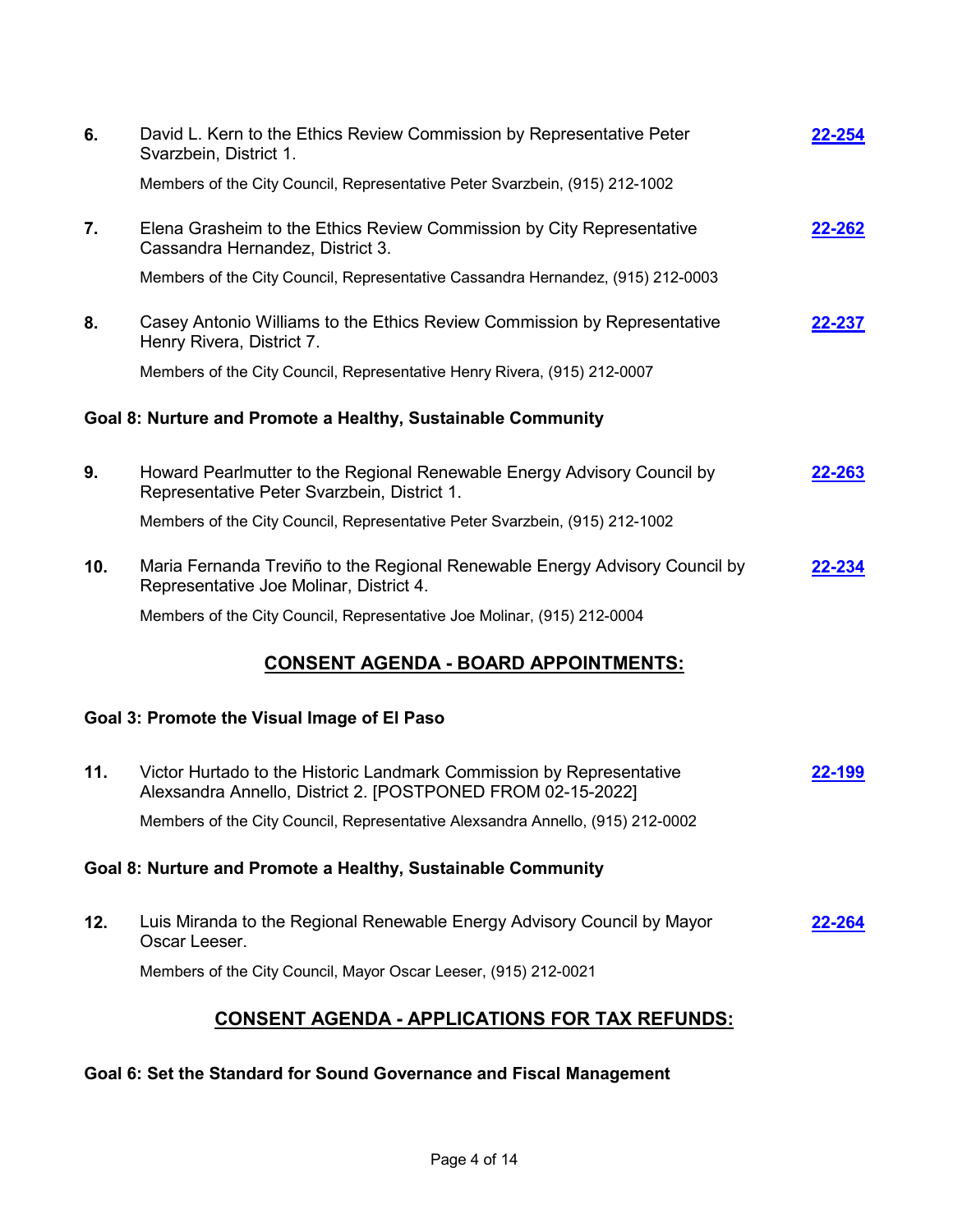**13.** That the tax refunds listed on the attachment posted with this agenda be approved. This action would allow us to comply with state law which requires approval by the legislative body of refunds of tax overpayments greater than \$2,500.00. (See Attachment A)

**[22-240](http://elpasotexas.legistar.com/gateway.aspx?m=l&id=/matter.aspx?key=6704)**

#### **All Districts**

Tax Office, Maria O. Pasillas, (915) 212-1737

# **REGULAR AGENDA - MEMBERS OF THE CITY COUNCIL**

## **Goal 2: Set the Standard for a Safe and Secure City**

**14.** Presentation and update by the City Manager and staff on Phase 2 of the Body Worn Camera program for the El Paso Police Department. **[22-233](http://elpasotexas.legistar.com/gateway.aspx?m=l&id=/matter.aspx?key=6697)**

### **All Districts**

Members of the City Council, Representative Henry Rivera, (915) 212-0007

## **Goal 7: Enhance and Sustain El Paso's Infrastructure Network**

**15.** Discussion and action regarding a Resolution that the City of El Paso appoint to the Camino Real Regional Mobility Authority Marybeth Stevens for Position 3, Laura M. Enriquez for Position 5 due to expire on February 1, 2024 and re-appoint Joe D. Wardy for Position 1 due to expire on February 1, 2023. **[22-261](http://elpasotexas.legistar.com/gateway.aspx?m=l&id=/matter.aspx?key=6725)**

#### **All Districts**

Members of the City Council, Mayor Oscar Leeser, (915) 212-0021

# **CALL TO THE PUBLIC – PUBLIC COMMENT:**

**Call to the Public will begin at 12:00 p.m. Requests to speak must be received by 9:00 a.m. on the date of the meeting. Sixty minutes in total will be devoted for Call to the Public. This time is reserved for members of the public who would like to address the City Council on items that are not on the City Council Agenda.**

**Members of the public may communicate with Council during public comment, and regarding agenda items by calling 1-915-213-4096 or toll free number 1-833-664-9267 at the prompt please enter the following Conference ID: 652-450-650#**

**A sign-up form is available on line for those who wish to sign up in advance of the meeting at: http://legacy.elpasotexas.gov/muni\_clerk/signup\_form.asp**

# **REGULAR AGENDA - FIRST READING OF ORDINANCES:**

# **INTRODUCTION OF ORDINANCES PURSUANT TO SECTION 3.9 OF THE EL PASO CITY CHARTER:**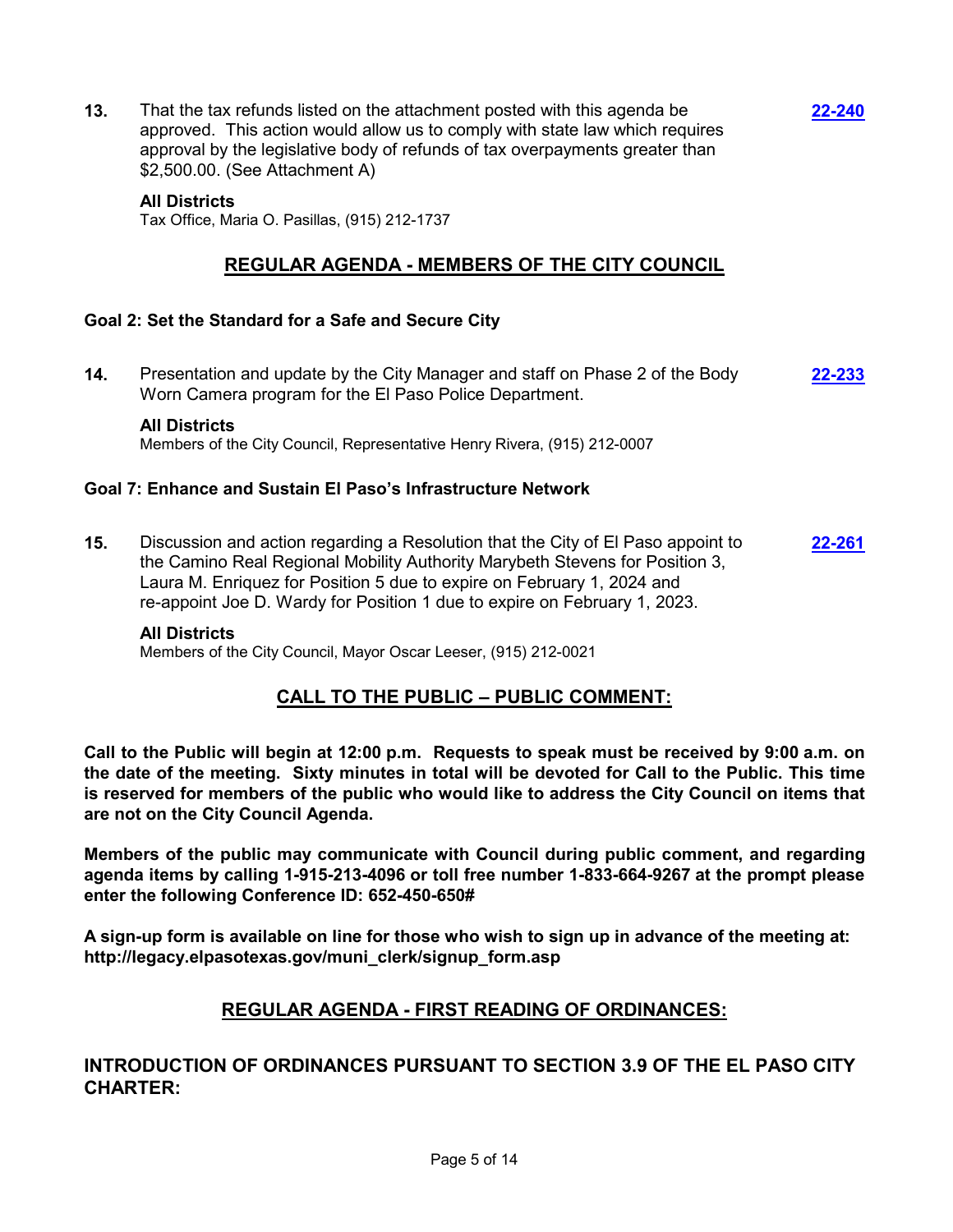## **Public comment typically is not taken during the first reading of ordinances. Public comments are invited at the date of the scheduled public hearing.**

Public Hearings will be held as part of the regular City Council meeting that begins at approximately 9:00 a.m. All interested persons present shall have an opportunity to be heard at that time. After the public hearings, Council may also delay taking action on Ordinances; no requirement is made by Section 3.9B of the El Paso City Charter to publish any further notice. Copies of all Ordinances are available for review in the City Clerk's office, 300 N. Campbell, Monday through Thursday, 7:00 a.m. to 6:00 p.m.

## **Goal 3: Promote the Visual Image of El Paso**

**16.** An Ordinance amending the Future Land Use Map (FLUM) contained in "Plan El Paso" for the properties legally described as a portion of Section 17, Block 79, Township 3 of the T & P RR Company Surveys, City of El Paso, El Paso County, Texas, from O6, Potential Annexation to G4, Suburban (Walkable).

Subject Property: South of Bob Hope Drive and East of Joe Battle Boulevard Applicant: Socorro Independent School District, PLCP20-00001

## **District 6**

Planning and Inspections, Philip F. Etiwe, (915) 212-1553 Planning and Inspections, Andrew Salloum, (915) 212-1603

## **PUBLIC HEARING WILL BE HELD ON MARCH 29, 2022**

**17.** An Ordinance changing the zoning of the following real property known as PARCEL 1: The East  $\frac{1}{2}$  of the Northeast  $\frac{1}{4}$  of the Southwest  $\frac{1}{4}$  of the Southwest ¼, Section 17, Block 79, Township 3, Texas and Pacific Railway Company Surveys, City of El Paso, El Paso County, Texas, from R-F (Ranch and Farm) TO C-4 (Commercial); and, PARCEL 2: The East ½ of the Northwest  $\frac{1}{4}$  of the Southwest  $\frac{1}{4}$  of the Southwest  $\frac{1}{4}$  & the West  $\frac{1}{2}$  of the Northwest  $\frac{1}{2}$  of the Southwest  $\frac{1}{4}$  of the Southwest  $\frac{1}{4}$ . Section 17, Block 79, Township 3, Texas and Pacific Railway Company Surveys, City of El Paso, El Paso County, Texas, from R-F (Ranch and Farm) TO C-4 (Commercial); and, PARCEL 3: The Southeast  $\frac{1}{4}$  of the Southwest  $\frac{1}{4}$  of the Southwest  $\frac{1}{4}$ , Section 17, Block 79, Township 3, Texas and Pacific Railway Company Surveys, City of El Paso, El Paso County, Texas, from R-F (Ranch and Farm) TO C-4 (Commercial); and, PARCEL 4: The West  $\frac{1}{2}$  of the Southwest  $\frac{1}{4}$  of the Southwest  $\frac{1}{4}$  of the Southwest ¼ Section 17, Block 79, Township 3, Texas and Pacific Railway Company Surveys, City of El Paso, El Paso County, Texas, from R-F (Ranch and Farm) TO C-4 (Commercial); and, PARCEL 5: The West ½ of the Southwest  $\frac{1}{4}$  of the Northwest  $\frac{1}{4}$  of the Southwest  $\frac{1}{4}$ , Section 17, Block 79, Township 3, Texas and Pacific Railway Company Survey, City of El Paso, El Paso County, Texas, from R-F (Ranch and Farm) TO C-4 (Commercial); and, PARCEL 6: The East  $\frac{1}{2}$  of the Southwest  $\frac{1}{4}$  of the Southwest  $\frac{1}{4}$  of the Southwest ¼, Section 17, Block 79, Township 3, Texas and Pacific Railway Company Surveys, City of El Paso, El Paso County, Texas, from R-F (Ranch and Farm) TO C-4 (Commercial); and, PARCEL 7: The West ½ of the Northwest  $\frac{1}{2}$  of the Southwest  $\frac{1}{4}$  of the Southwest  $\frac{1}{4}$ , Section 17, Block 79, Township 3, Texas and Pacific Railway Company Surveys, City of El Paso, El Paso County, Texas, from R-F (Ranch and Farm) TO C-4 (Commercial); and,

**[22-223](http://elpasotexas.legistar.com/gateway.aspx?m=l&id=/matter.aspx?key=6687)**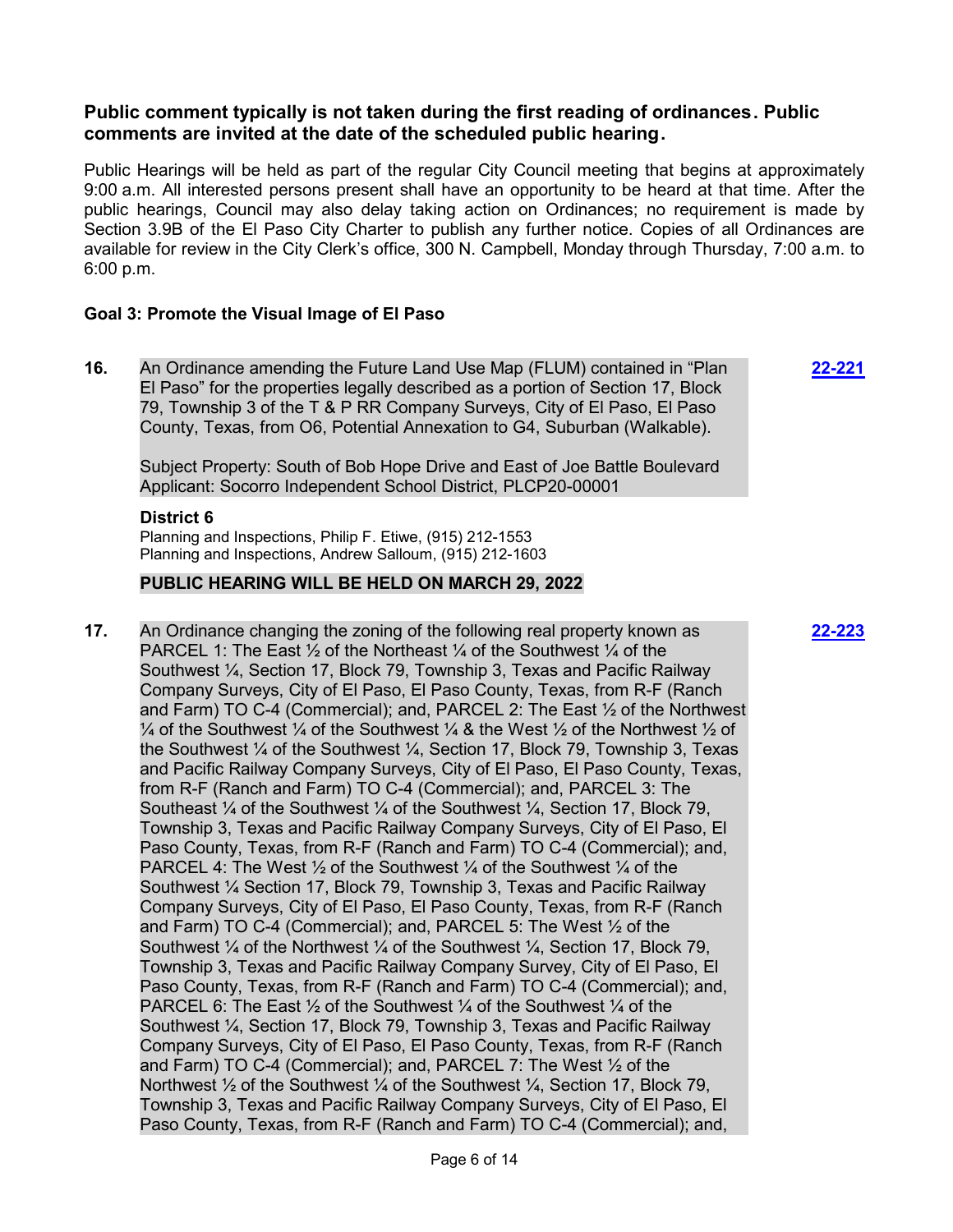PARCEL 8: The West  $\frac{1}{2}$  of the Southeast  $\frac{1}{4}$  of the Northwest  $\frac{1}{4}$  of the Southwest ¼, Section 17, Block 79, Township 3, Texas and Pacific Railway Company Surveys City of El Paso, El Paso County, Texas, from R-F (Ranch and Farm) TO C-4 (Commercial); and, PARCEL 9: The East ½ of the Southeast  $\frac{1}{4}$  of the Northwest  $\frac{1}{4}$  of the Southwest  $\frac{1}{4}$ , Section 17, Block 79, Township 3, Texas and Pacific Railway Company Surveys, City of El Paso, El Paso County, Texas, from R-F (Ranch and Farm) TO C-4 (Commercial); and, PARCEL 10: The East  $\frac{1}{2}$  of the Southwest  $\frac{1}{4}$  of the Northwest  $\frac{1}{4}$  of the Southwest  $\frac{1}{4}$ , Section 17, Block 79, Township 3, Texas and Pacific Railway Company Surveys, City of El Paso, El Paso County, Texas, from R-F (Ranch and Farm) TO C-4 (Commercial). The penalty is as provided for in Chapter 20.24 of the El Paso City Code.

The proposed rezoning meets the intent of the Future Land Use designation for the property and is in accordance with Plan El Paso, the City's Comprehensive Plan.

Subject Property: South of Bob Hope Drive and East of Joe Battle Boulevard Applicant: Socorro Independent School District, PZRZ20-00016

### **District 6**

Planning and Inspections, Philip F. Etiwe, (915) 212-1553 Planning and Inspections, Andrew Salloum, (915) 212-1603

### **PUBLIC HEARING WILL BE HELD ON MARCH 29, 2022**

**18.** An Ordinance changing the zoning of a portion of Lot 12 and 13, save and except a portion thereof, R.L. Dorbandt Subdivision, 170 Polo Inn Road, City of El Paso, El Paso County, Texas from R-4 (Residential) to R-MU (Residential Mixed Use) and approving a Master Zoning Plan. The penalty is as provided for in Chapter 20.24 of the El Paso City Code.

The proposed rezoning meets the intent of the Future Land Use designation for the property and is in accordance with *Plan El Paso*, the City's Comprehensive Plan.

Subject Property: 170 Polo Inn Road Applicant: Ricardo Pacheco and Cynthia Pacheco, PZRZ21-00025

#### **District 3**

Planning and Inspections, Philip F. Etiwe, (915) 212-1553 Planning and Inspections, David Samaniego, (915) 212-1608

### **PUBLIC HEARING WILL BE HELD ON MARCH 29, 2022**

**19.** An Ordinance granting Special Permit No. PZST21-00018, to allow for a crematorium on the property described as Lots 6 and 7, Block 2, Golden Gate Commercial Park, 1755 Zaragoza Road, City of El Paso, El Paso County, Texas. The penalty is as provided for in Chapter 20.24 of the El Paso City Code.

The proposed special permit meets the intent of the Future Land Use designation for the property and is in accordance with *Plan El Paso*, the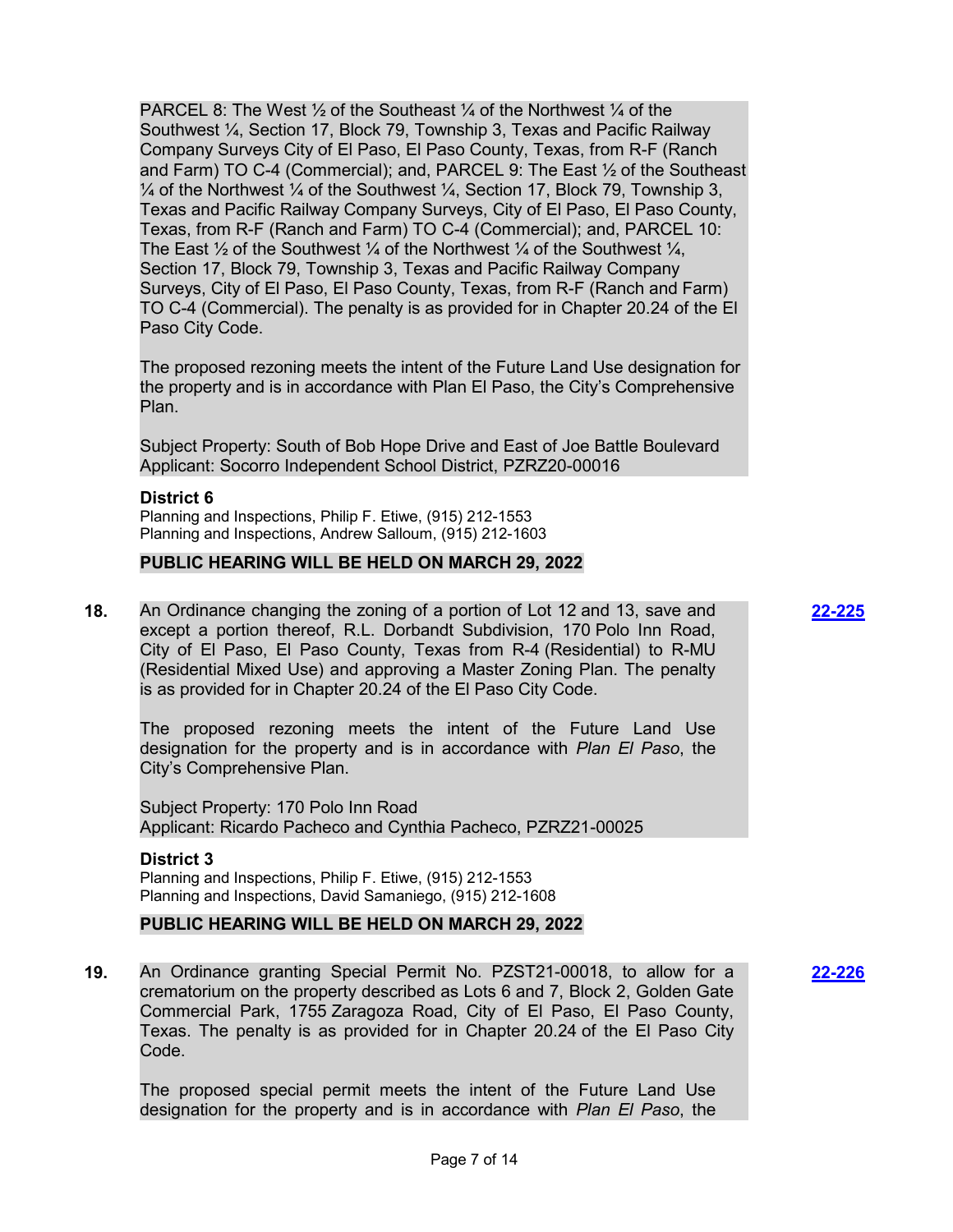City's Comprehensive Plan.

Subject Property: 1755 Zaragoza Road Applicant: Golden Gate Family LTD, PZST21-00018

## **District 6**

Planning and Inspections, Philip F. Etiwe, (915) 212-1553 Planning and Inspections, David Samaniego, (915) 212-1608

## **PUBLIC HEARING WILL BE HELD ON MARCH 29, 2022**

## **Goal 7: Enhance and Sustain El Paso's Infrastructure Network**

**20.** An Ordinance amending Title 12 (Vehicles and Traffic), Chapter 12.88 (Schedules), Section 12.88.041 (Schedule IVA - Parking prohibited during certain hours - school days only) of the City Code to amend paragraph A to delete certain streets and to add paragraph B to prohibit parking between the hours of 7:00 A.M. to 5:00 P.M. school days only on certain streets; amending section 12.88.030 (Schedules III - Parking prohibited at all times on certain streets), paragraph 355, to amend the prohibited parking area; amending section 12.88.200 (Schedules XVII - Restrictions on parking in residential districts) to amend Zone K to delete certain streets; amending 12.88.200 (Schedules XVII - Restrictions on parking in residential districts) to amend Zone N to amend prohibited parking times and add certain streets; the penalty being provided in Chapter 12.84 of the El Paso City Code.

#### **District 6**

Streets and Maintenance, Hannah Allen, (915) 212-0118

### **PUBLIC HEARING WILL BE HELD ON MARCH 15, 2022**

**21.** An Ordinance amending the 2025 Proposed Thoroughfare System, as Incorporated into Plan El Paso, to delete the future extension of Bill Burnett Drive from Mercantile Avenue to Paseo del Este Boulevard.

# **Extraterritorial Jurisdiction**

Capital Improvement Department, Joaquin Rodriguez, (915) 212-0065

## **PUBLIC HEARING WILL BE HELD ON MARCH 15, 2022**

# **REGULAR AGENDA – OTHER BIDS, CONTRACTS, PROCUREMENTS:**

## **Goal 2: Set the Standard for a Safe and Secure City**

**22.** This linkage to Strategic Plan is subsection 2.7 - Maximize Municipal Court efficiency and enhance customer experience.

**[22-246](http://elpasotexas.legistar.com/gateway.aspx?m=l&id=/matter.aspx?key=6710)**

Discussion and action on the request that the City Council ratify the award of Municipal Court Software, Solicitation No. 2013-211R to Justice Systems, Inc. and that the City Council accept pricing for Maintenance and Support for an additional five year period, for an estimated amount of \$789,237.50. The terms **[22-236](http://elpasotexas.legistar.com/gateway.aspx?m=l&id=/matter.aspx?key=6700)**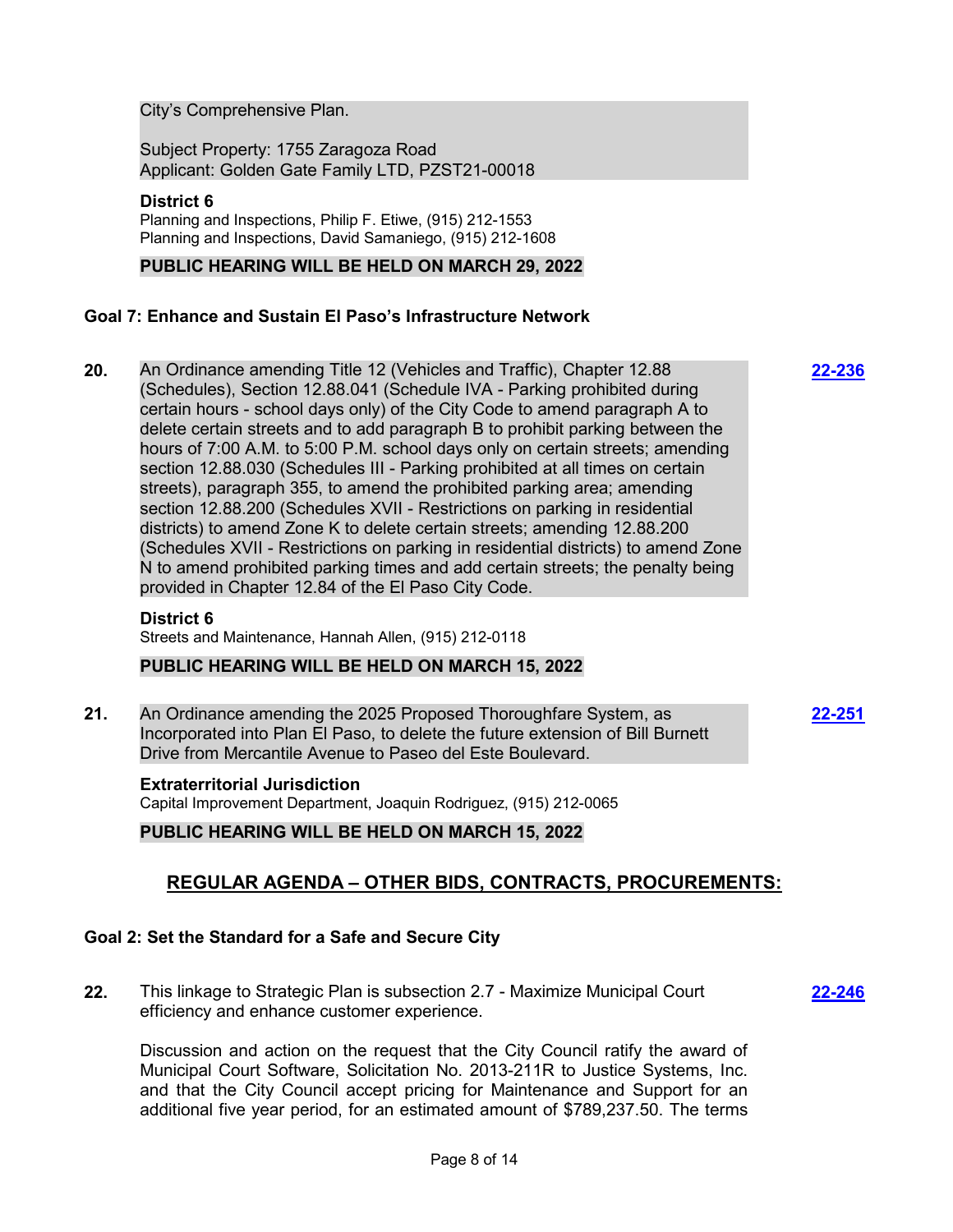and conditions of the ratified award will remain unmodified including the ability to terminate the Maintenance and Support Agreement with thirty days' notice. The City shall review the Award annually prior to the new fiscal year and terminate the Award in the event adequate funding is not allocated.

#### **All Districts**

Municipal Courts, Lilia A. Worrell, (915) 212-5822 Purchasing and Strategic Sourcing, Claudia A. Garcia, (915) 212-1218

## **Goal 4: Enhance El Paso's Quality of Life through Recreational, Cultural and Educational Environments**

**23.** The linkage to the Strategic Plan is subsection 4.2 - Create innovative recreational, educational and cultural programs

**[22-247](http://elpasotexas.legistar.com/gateway.aspx?m=l&id=/matter.aspx?key=6711)**

#### Award Summary:

Discussion and action on the award of Solicitation of 2022-0153 Officials and Assigners for Sports to Tommy E. Hawkins dba Permian Basin USSSA for a three (3) year term estimated amount of \$2,771,850.00. This contract will provide Officials and Assigners for Sports competitions.

#### Contract Variance:

The difference in price, based on comparison to the previous contract is as follows: An increase of \$1,961,550.00 for the initial term, which represents a 242.08% increase due to changes in sports being officiated and additional games.

| Department:                    | <b>Parks and Recreation</b>         |
|--------------------------------|-------------------------------------|
| Vendor:                        | Tommy E. Hawkins                    |
|                                | dba Permian Basin USSSA             |
|                                | Midland, TX                         |
| $Item(s)$ :                    | All                                 |
| Initial Term:                  | 3 years                             |
| <b>Annual Estimated Award:</b> | \$923,950.00                        |
| Initial Term Estimated Award:  | \$2,771,850.00 (3 years)            |
| Account No.:                   | 522110 - 451 - 1000 - 51270 - P5113 |
| <b>Funding Source:</b>         | <b>General Fund</b>                 |
| $District(s)$ :                | All                                 |
| This is a Best Value contract. |                                     |

The Purchasing & Strategic Sourcing and Parks and Recreation Departments recommend award as indicated to Tommy E. Hawkins dba Permian Basin USSSA, the bidder offering the best value bid.

#### **All Districts**

Parks and Recreation, Ben E. Fyffe, (915) 212-1766 Purchasing and Strategic Sourcing, Claudia A. Garcia, (915) 212-1218

#### **Goal 7: Enhance and Sustain El Paso's Infrastructure Network**

**24.** The linkage to the Strategic Plan is subsection 7.5 - Set one standard for **[22-228](http://elpasotexas.legistar.com/gateway.aspx?m=l&id=/matter.aspx?key=6692)**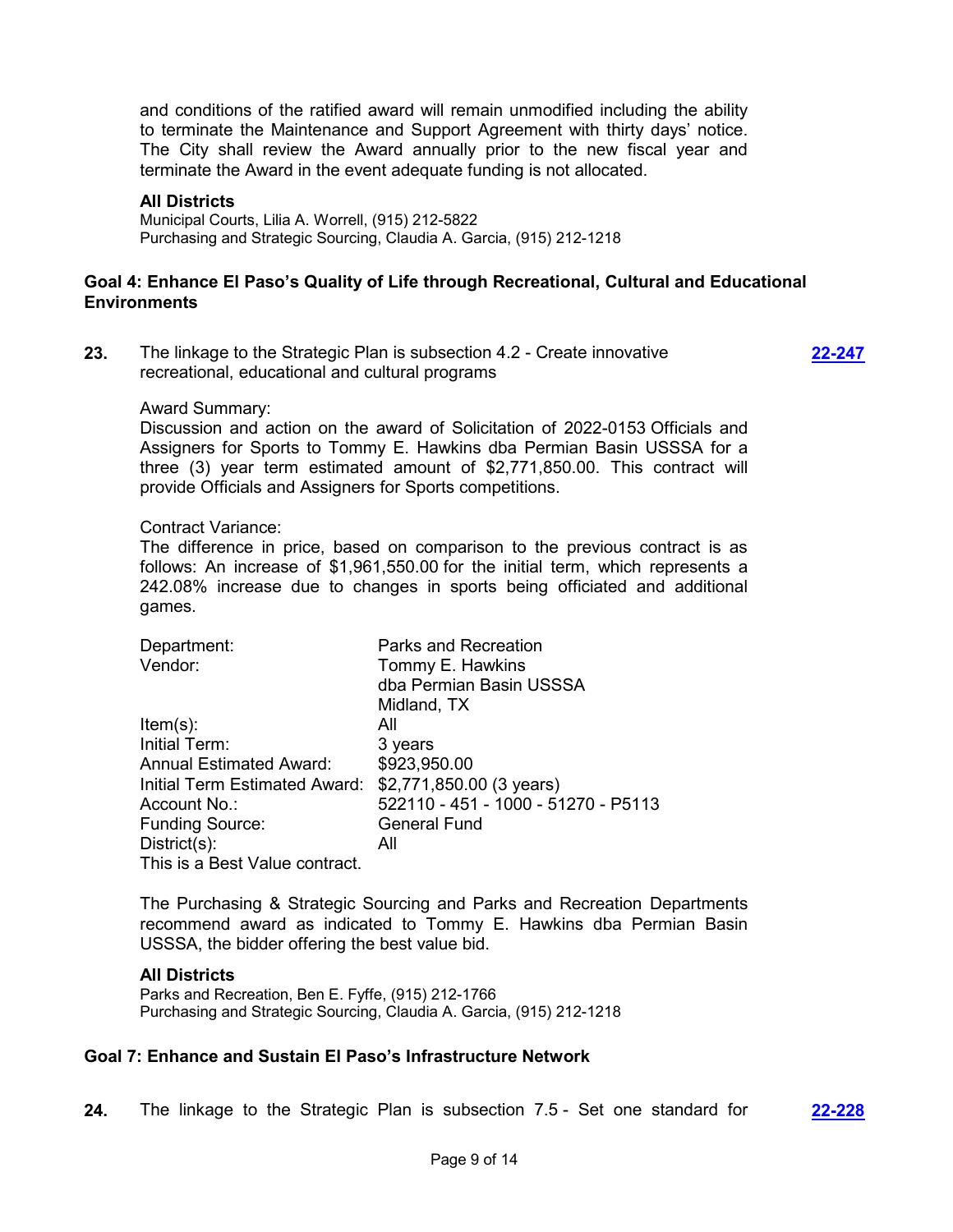infrastructure across the city.

Award Summary:

Discussion and action on the request that the Director of Purchasing & Strategic Sourcing be authorized to issue a Purchase Order to Alon Brands, Inc. referencing Contract 2019-474 Vehicle Offsite Fueling. This will be a change order to increase the award by \$648,750.00 for a total amount not to exceed \$3,243,750.00. This change order will cover expenses for the remainder of the contract. This change order will allow offsite fueling for all City fleet.

Department: Streets and Maintenance Award to: Alon Brands, Inc. Brentwood, TN Total Estimated Amount: \$648,750.00<br>Account No.: 532 - 360 532 - 3600 - 531240 - 37020 - P3701 Funding Source: Internal Service Fund District(s): All

### **All Districts**

Streets and Maintenance, Richard Bristol, (915) 212-7000 Purchasing and Strategic Sourcing, Claudia A. Garcia, (915) 212-1181

**25.** The linkage to the Strategic Plan is subsection 7.2 - Improve competitiveness through infrastructure improvements impacting the quality of life

**[22-245](http://elpasotexas.legistar.com/gateway.aspx?m=l&id=/matter.aspx?key=6709)**

### Award Summary:

Discussion and action on the award of Solicitation 2022-0375 Janitorial Services - Police Facilities to Ace Government Services LLC for an initial three (3) year term for an estimated amount of \$1,873,863.00. The award also includes a two (2) year option for an estimated amount of \$1,249,242.00. The total value of the contract is, including the initial term plus the option for a total of two (2) years, for an estimates amount of \$3,123,105.00. This contract will allow janitorial services at various Police facilities.

## Contract Variance:

The difference in price, based on comparison to the previous contract is as follows: An increase of \$621,727.20 for the initial term, which represents a 49.65% increase due to price increases.

| Department:                    | <b>Streets and Maintenance</b>      |
|--------------------------------|-------------------------------------|
| Vendor:                        | Ace Government Services, LLC        |
|                                | El Paso, TX                         |
| $Item(s)$ :                    | All                                 |
| Initial Term:                  | 3 years                             |
| Option to Extend:              | 2 years                             |
| <b>Annual Estimated Award:</b> | \$624,621.00                        |
| Initial Term Estimated Award:  | \$1,873,863.00 (3 years)            |
| <b>Total Estimated Award:</b>  | \$3,123,105.00 (5 years)            |
| Account No.:                   | 532 - 1000 - 522060 - 31040 - P3120 |
| <b>Funding Source:</b>         | <b>General Fund</b>                 |
| $Distribt(s)$ :                | All                                 |
| This is a Best Value contract. |                                     |
|                                |                                     |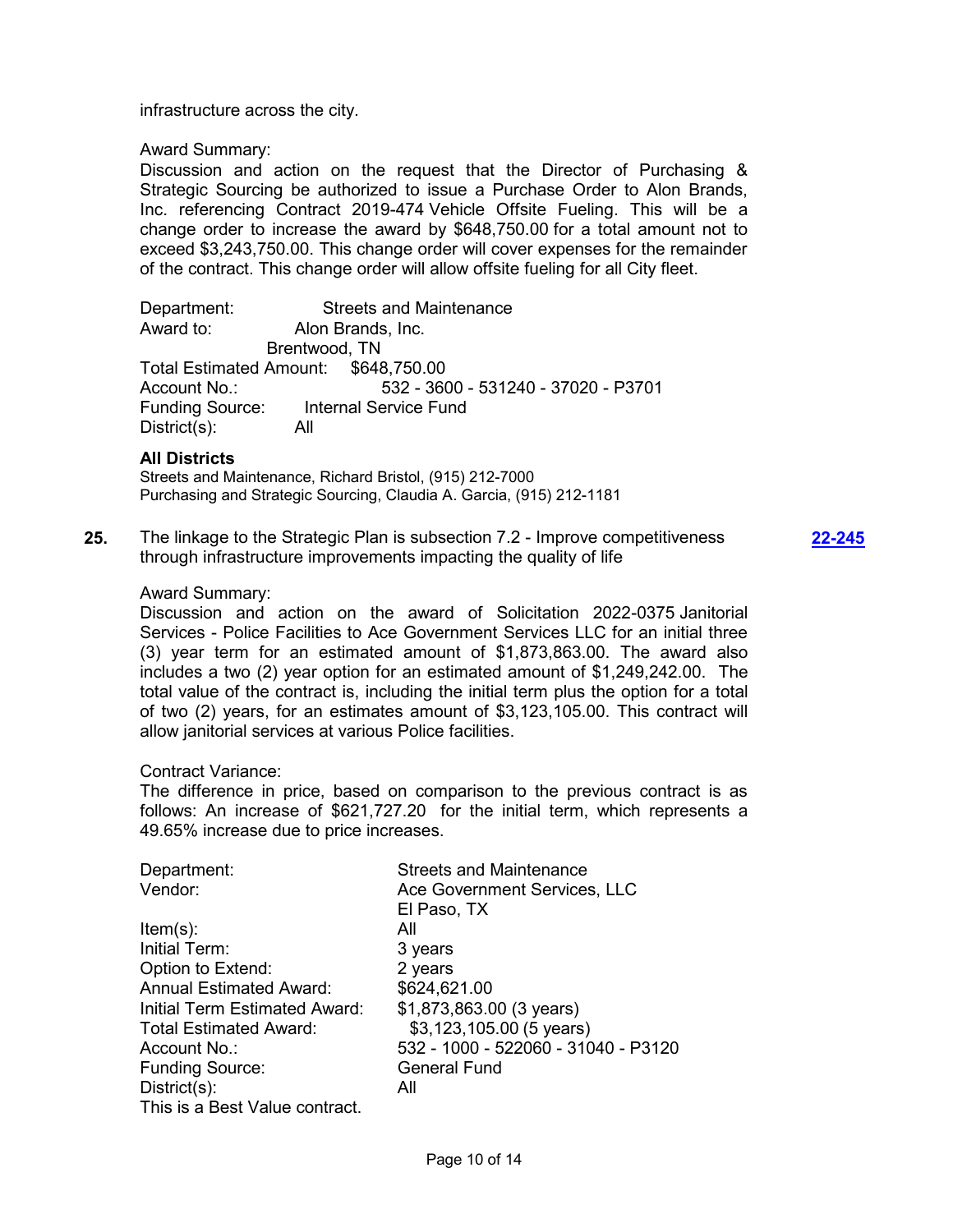The Purchasing & Strategic Sourcing and Streets and Maintenance Departments recommend award as indicated to Ace Government Services, LLC, the bidder offering the best value bid.

In accordance with this award, the City Manager or designee is authorized to exercise future options if needed.

## **All Districts**

Streets and Maintenance, Richard J. Bristol, (915) 212-7001 Purchasing and Strategic Sourcing, Claudia Garcia, (915) 212-1181

# **REGULAR AGENDA – PUBLIC HEARINGS AND SECOND READING OF ORDINANCES:**

## **Goal 1: Create an Environment Conducive to Strong, Sustainable Economic Development:**

**26.** An Ordinance authorizing the City Manager to sign the Third Amendment to Ordinance No. 019146, the Contract Of Sale between the City Of El Paso and VTRE Development, LLC to extend the deadline by which the buyer must submit building permit plans; amend the property boundaries to a 29.3651 acre parcel of land generally located at the Southeast Corner of Interstate 10 and Paseo Del Norte, legally described as a portion of Lot 1, Block 1, El Paso West, as filed in Book 57, Page 6 of the plat records of El Paso County, Texas; amend the purchase price to \$12,529,215.48; and extend the closing and termination dates.

### **District 1**

Economic and International Development, Karina Brasgalla, (915) 212-1570 Economic and International Development, Elizabeth Triggs, (915) 212-1619

## **Goal 2: Set the Standard for a Safe and Secure City**

**27.** An Ordinance amending Title 9 (Health and Safety), Chapter 9.40 (Noise), Section 9.40.020 (Applicability) to clarify the Reasonable Sensibilities Standard; Section 9.40.030 (Sound Level Violations) to clarify the maximum sound level, that sound levels apply to properties producing the noise, and the locations of sound readings; Section 9.40.040 (Vibration) to clarify that Vibration Violations can occur on any affected property; Section 9.40.070 (Penalties) to clarify that the city may seek civil action and penalties of up to \$1,000 per day; Section 9.40.080 (Enforcement) to clarify which departments have authority to enforce; the penalty as provided in Section 9.40.070 of the City Code.

### **All Districts**

Police, Assistant Chief Peter Pacillas, (915) 212-4308

## **Goal 3: Promote the Visual Image of El Paso**

**28.** An Ordinance amending Title 5 (Business License and Permit Regulations), Chapter 5.03 (Amplified Sound Permit), Article I (General Provisions), Section 5.03.020 (A) and Section 5.03.020 (E) (Definitions), Article II (Permit Application Process) Section 5.03.040 (B) (3) (Permit Application Processing), Article III

**[22-216](http://elpasotexas.legistar.com/gateway.aspx?m=l&id=/matter.aspx?key=6680)**

**[22-176](http://elpasotexas.legistar.com/gateway.aspx?m=l&id=/matter.aspx?key=6640)**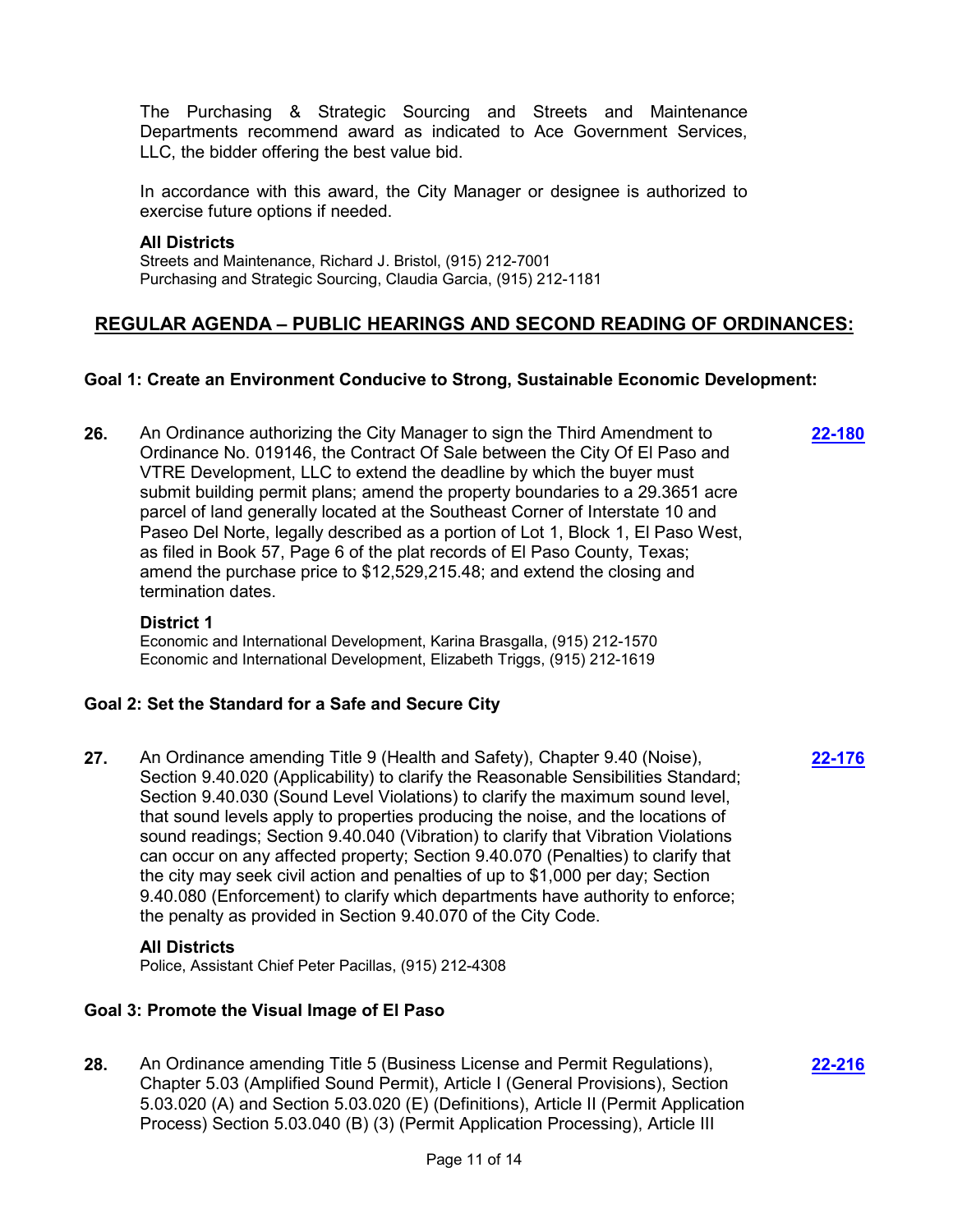(Denial, Suspension, Revocation, and Appeals) Section 5.03.080 (B) (5) and Section 5.03.090 (A) (2), Article IV (Permit Standards), Section 5.03.110 (A) (Permit Standards), Article VI (Violation; Penalty) Section 5.03.130 (C) Violation and adding Section 5.03.130 (E); The penalty as provided in 5.03.130 of the El Paso City Code.

### **All Districts**

Planning and Inspections, Philip F. Etiwe, (915) 212-1553 Planning and Inspections, Tony De La Cruz, (915) 212-1589

**29.** An Ordinance changing the zoning of Lot 1, Block 2, Butterfield Trail Aviation Park Unit Three, Replat "A", as recorded in file no. 20210042139, El Paso County Plat Records; and portions of Sections 22, 23, 26 and 27, Block 80, Township 2, Texas and Pacific Railway Company Surveys, City of El Paso, El Paso County, Texas from C-4 (Commercial) to M-1 (Light Manufacturing). The penalty is as provided for in Chapter 20.24 of the El Paso City Code.

The proposed rezoning meets the intent of the Future Land Use designation for the property and is in accordance with *Plan El Paso*, the City's Comprehensive Plan.

Subject Property: South of Liberty Expressway and East of Global Reach Drive Applicant: City of El Paso, PZRZ21-00030

#### **District 2**

Planning and Inspections, Philip F. Etiwe, (915) 212-1553 Planning and Inspections, Andrew Salloum, (915) 212-1603

**30.** An Ordinance granting Special Permit No. PZST21-00016, to allow for a governmental use, building (fire station) on the property described as Lots 17 to 20, Block 21, Montclair #3, 2405 McRae Boulevard, City of El Paso, El Paso County, Texas, Pursuant to Section 20.04.320 of the El Paso City Code. The penalty being as provided in Chapter 20.24 of the El Paso City Code.

The proposed special permit meets the intent of the Future Land Use designation for the property and is in accordance with *Plan El Paso*, the City's Comprehensive Plan.

Subject Property: 2405 McRae Boulevard Applicant: City of El Paso, PZST21-00016

### **District 7**

Planning and Inspections, Philip F. Etiwe, (915) 212-1553 Planning and Inspections, Andrew Salloum, (915) 212-1603

**31.** An Ordinance changing the zoning for the property described as a portion of Lot A, Block 20, Montclair Unit Three, 9640 Montwood Drive, City of El Paso, El Paso County, Texas from R-3 (Residential) to C-1 (Commercial), and imposing conditions. The penalty is as provided for in Chapter 20.24 of the El Paso City Code. The proposed rezoning meets the intent of the Future Land Use designation for the property and is in accordance with *Plan El Paso*, the City's Comprehensive Plan. **[22-118](http://elpasotexas.legistar.com/gateway.aspx?m=l&id=/matter.aspx?key=6582)**

**[22-94](http://elpasotexas.legistar.com/gateway.aspx?m=l&id=/matter.aspx?key=6558)**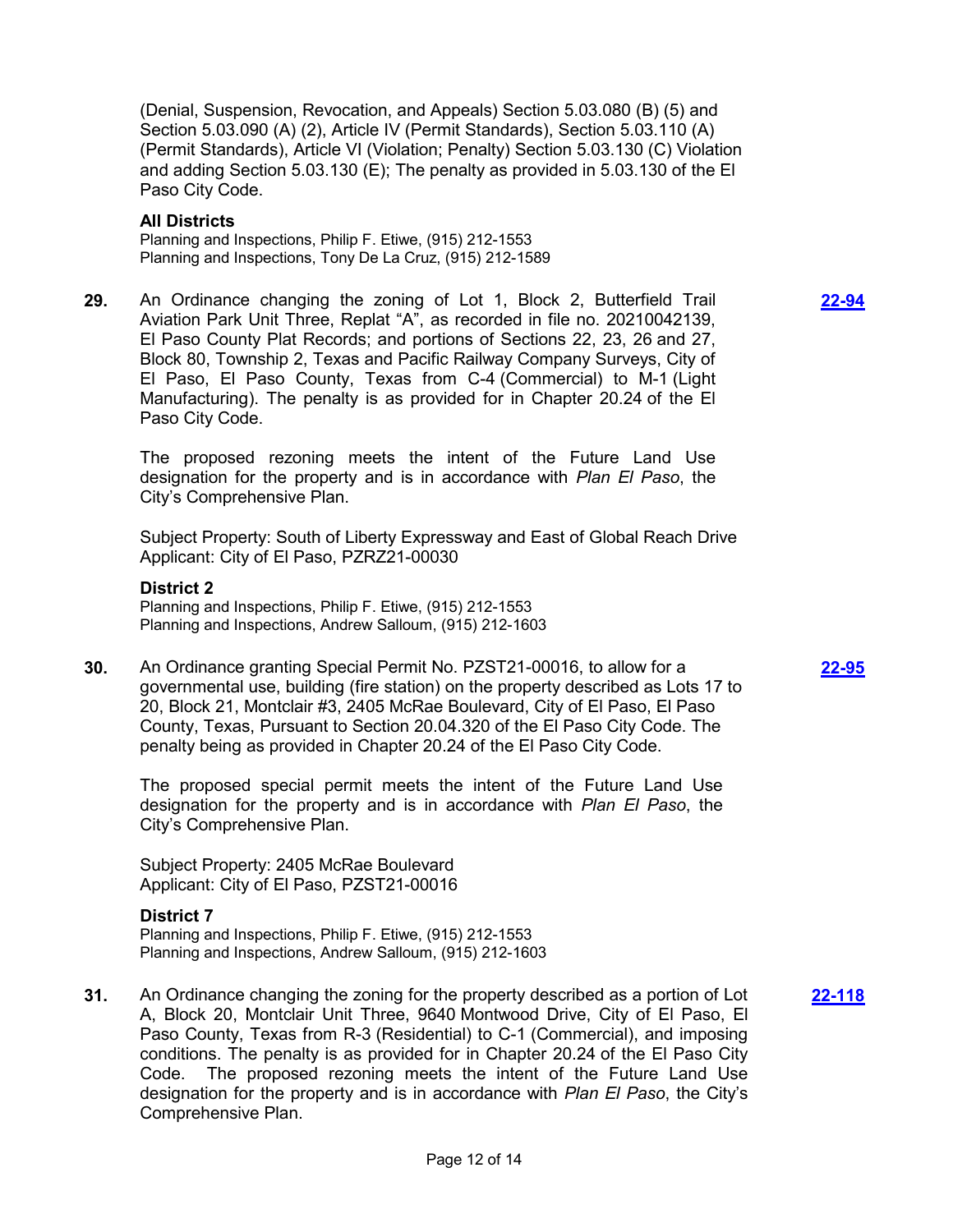Subject Property: 9640 Montwood Drive. Applicant: 9640 Montwood LLC, PZRZ21-00026

## **District 7**

Planning and Inspections, Philip F. Etiwe, (915) 212-1553 Planning and Inspections, Jorge Olmos, (915) 212-1607

# **REGULAR AGENDA - OTHER BUSINESS:**

## **Goal 1: Create an Environment Conducive to Strong, Sustainable Economic Development**

**32.** Discussion and action requesting City Council support for submission of the application entitled "Reclaiming Aerospace and Defense Manufacturing Dominance through Frontier Technologies" to Phase II of the U.S. Economic Development Administration's Build Back Better Regional Challenge by the West Texas Aerospace and Defense Manufacturing Coalition, led by the University of Texas at El Paso's Aerospace Center and of which the City of El Paso is a part. **[22-244](http://elpasotexas.legistar.com/gateway.aspx?m=l&id=/matter.aspx?key=6708)**

### **All Districts**

Economic and International Development, Elizabeth Triggs, (915) 212-1619 Airport, Sam Rodriguez, (915) 212-0065

## **Goal 7: Enhance and Sustain El Paso's Infrastructure Network**

**33.** Discussion and action that the City Manager be authorized to exercise the three, one-year options contemplated in the initial award of contract 2021-0811, for the Job Order Construction and Facilities Construction, at the rate of \$2,000,000 per year, for an aggregated maximum amount of \$10,000,000 over the five-year term of the contract with ALPHA and VELIZ, respectively; and that the increased amounts are within the appropriate budgets of the project for a total amount of \$20,000,000; and that the City Manager be authorized to establish the funding sources and make any necessary budget transfers and execute any and all documents necessary for the exercise of the three, one year options of contract 2021-0811.

#### **All Districts**

Capital Improvement Department, Sam Rodriguez (915) 212-1845

# **EXECUTIVE SESSION**

**[22-231](http://elpasotexas.legistar.com/gateway.aspx?m=l&id=/matter.aspx?key=6695)**

The following member of City Council will be present via video conference:

Representative Cassandra Hernandez

The City Council of the City of El Paso may retire into EXECUTIVE SESSION pursuant to Section 3.5A of the El Paso City Charter and the Texas Government Code, Chapter 551, Subchapter D, to discuss any of the following: (The items listed below are matters of the sort routinely discussed in